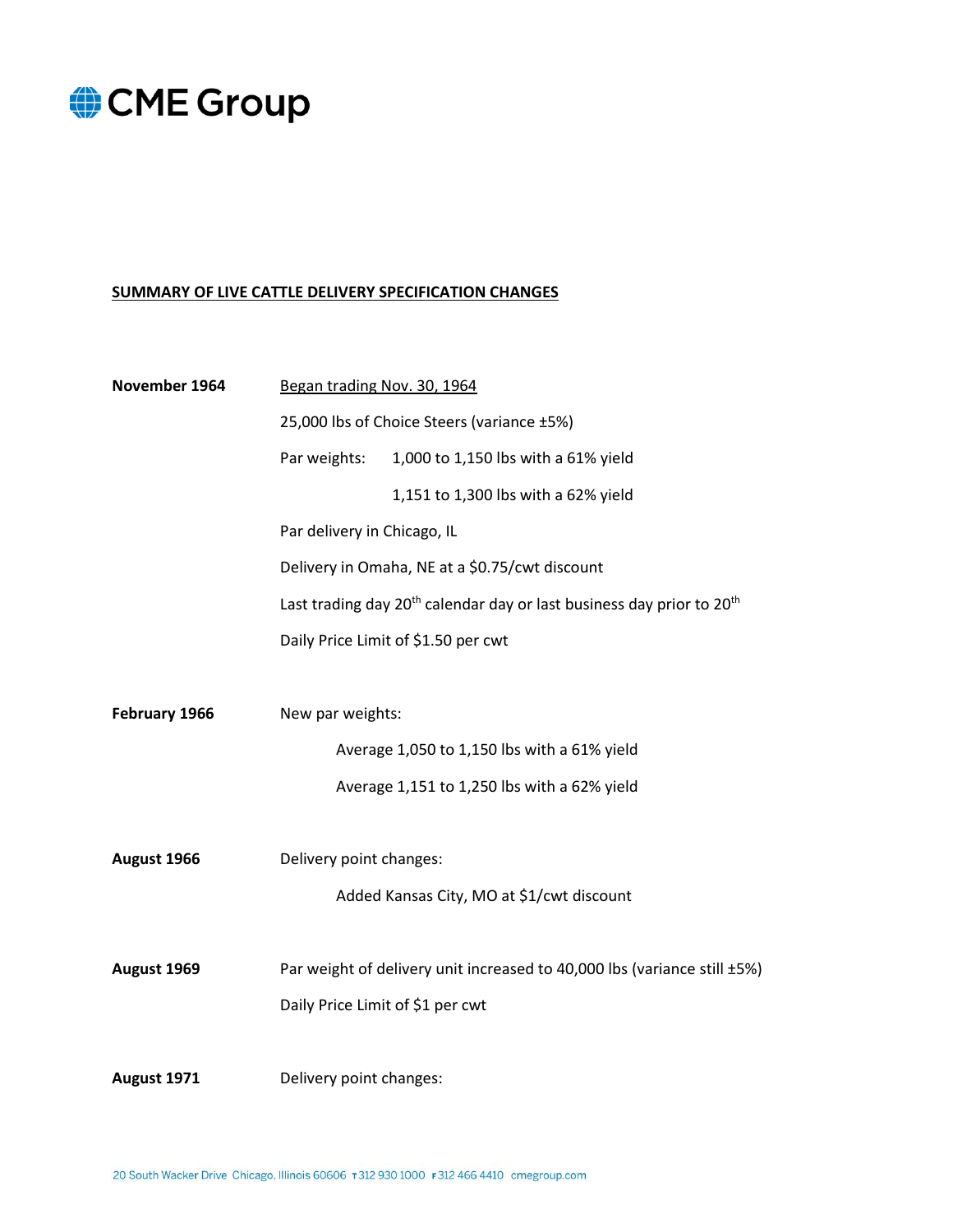|                   | Omaha, NE deliverable at par                                          |
|-------------------|-----------------------------------------------------------------------|
|                   | Chicago, IL deliverable at \$0.50/cwt premium                         |
|                   | Added Peoria, IL at \$0.50/cwt premium                                |
|                   | Added Guymon, OK at \$1/cwt discount                                  |
|                   | Dropped Kansas City, MO                                               |
|                   |                                                                       |
| <b>April 1972</b> | Delivery point changes:                                               |
|                   | Added Sioux City, IA at par                                           |
|                   | Dropped Chicago, IL                                                   |
|                   |                                                                       |
| <b>June 1973</b>  | Peoria, IL deliverable at par                                         |
|                   |                                                                       |
| December 1974     | Delivery point changes:                                               |
|                   | Added Guymon, OK at \$0.75/cwt discount                               |
|                   | Added Joliet, IL at par                                               |
|                   | Daily price Limit of \$1.50 per cwt                                   |
|                   |                                                                       |
| <b>April 1976</b> | New par weights:                                                      |
|                   | Average 1,050 to 1,125.5 lbs with a 62% yield                         |
|                   | Average 1,125.6 to 1,200 lbs with a 63% yield                         |
|                   | No individual animal below 950 lbs or above 1,300 lbs                 |
|                   | Added Yield Grade requirements - Yield Grades 1 through 4 deliverable |
|                   |                                                                       |

**February 1977** Guymon, OK deliverable at \$0.50/cwt discount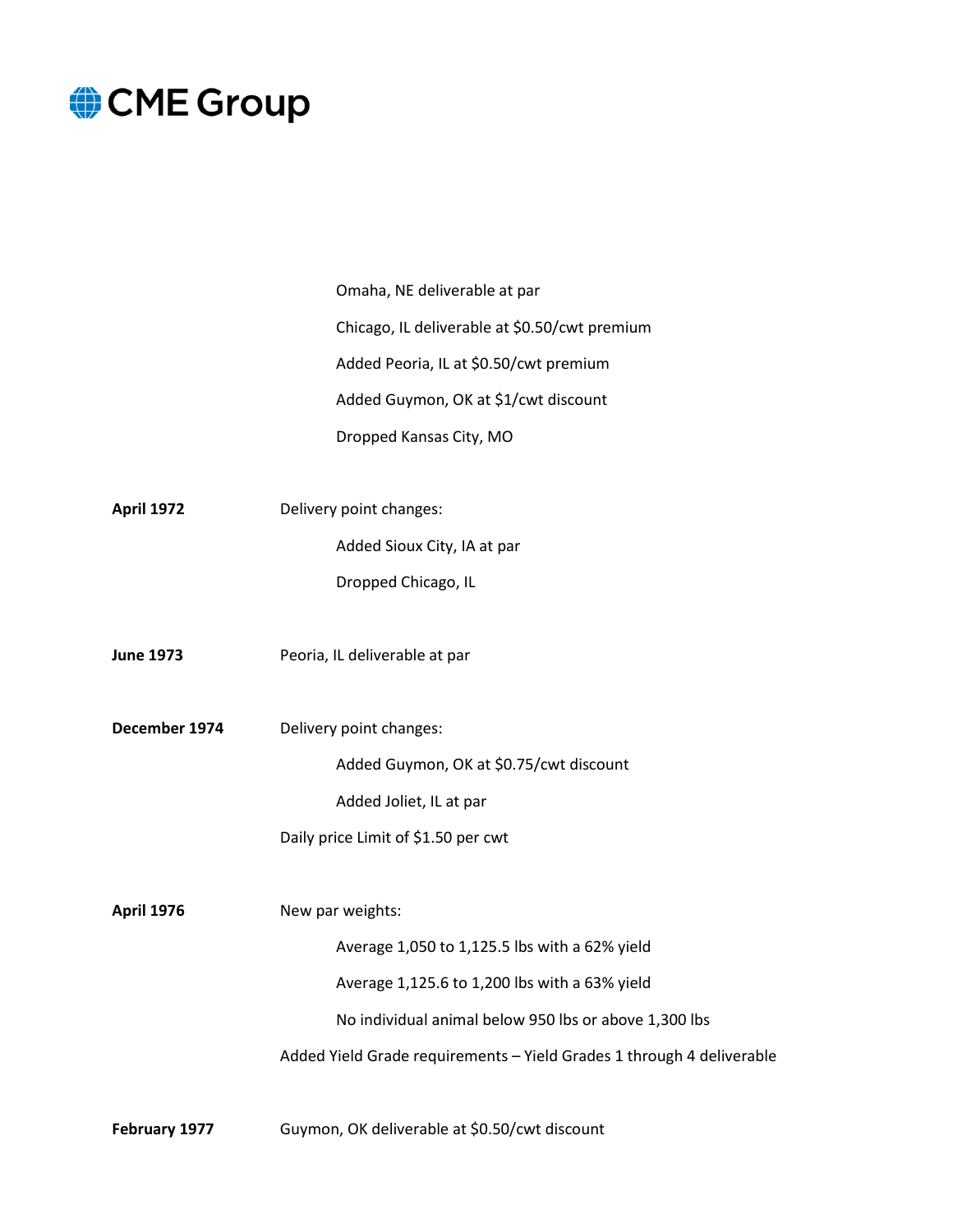| January 1977     | Guymon, OK deliverable at par (all points at par from this date forward)                                             |
|------------------|----------------------------------------------------------------------------------------------------------------------|
| August 1981      | Delivery point changes:<br>Added Greeley, CO                                                                         |
| <b>June 1985</b> | Delivery point changes:                                                                                              |
|                  | Dropped Guymon, OK                                                                                                   |
|                  | Added Dodge City, KS                                                                                                 |
|                  | Added Amarillo, TX                                                                                                   |
| February 1990    | Dropped Joliet, IL as delivery point                                                                                 |
| October 1990     | Dropped Peoria, IL as delivery point                                                                                 |
| February 1991    | Last trading day changed to the business day immediately preceding the last 5<br>business days of the contract month |
| October 1993     | New par weights:                                                                                                     |
|                  | Average 1,050 to 1,125.5 lbs with a 62% yield                                                                        |
|                  | Average 1,125.6 to 1,250 lbs with a 63% yield                                                                        |
|                  | No individual animal below 950 lbs or above 1,300 lbs                                                                |
| <b>June 1995</b> | Par delivery unit 40,000 lbs of 55% Choice, 45% Select steers,                                                       |
|                  | Yield Grade 3; variations from par linked to market-based premiums &<br>discounts                                    |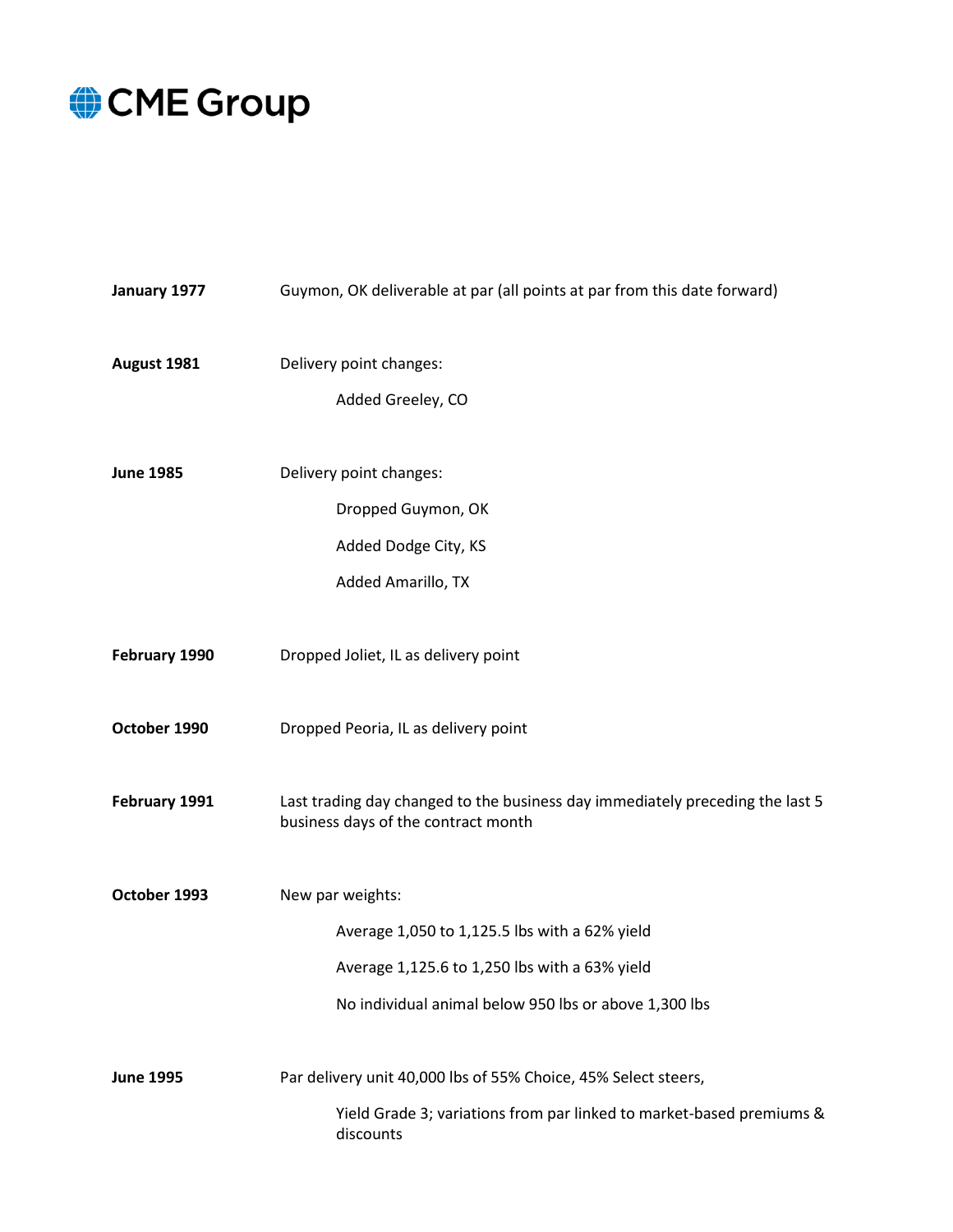New par Live Weights:

Average 1,050 to 1,250 lbs with a 63% yield

No individual animal below 1,000 lbs or above 1,300 lbs

New par Carcass Weights: (for new carcass delivery option)

600 to 900 lbs with a 63% yield

Below 600 lbs or above 900 lbs deliverable at 20% discount

Delivery point changes:

Added Norfolk NE Added North Platte, NE Added Ogallala, NE Added Pratt, KS Added Guymon, OK Added Clovis, NM Dropped Greeley, CO

**June 1998** Last trading day changed to last business day of the contract month New par Live Weights: Average 1,100 to 1,300 lbs with a 63% yield No individual animal below 1,050 lbs or above 1,350 lbs New Carcass Weights: 600 to 900 lbs with a 63% yield 550-600 and 900-950 lbs deliverable at discount tied to USDA premium and discount report

Below 550 lbs or above 950 lbs deliverable at 20% discount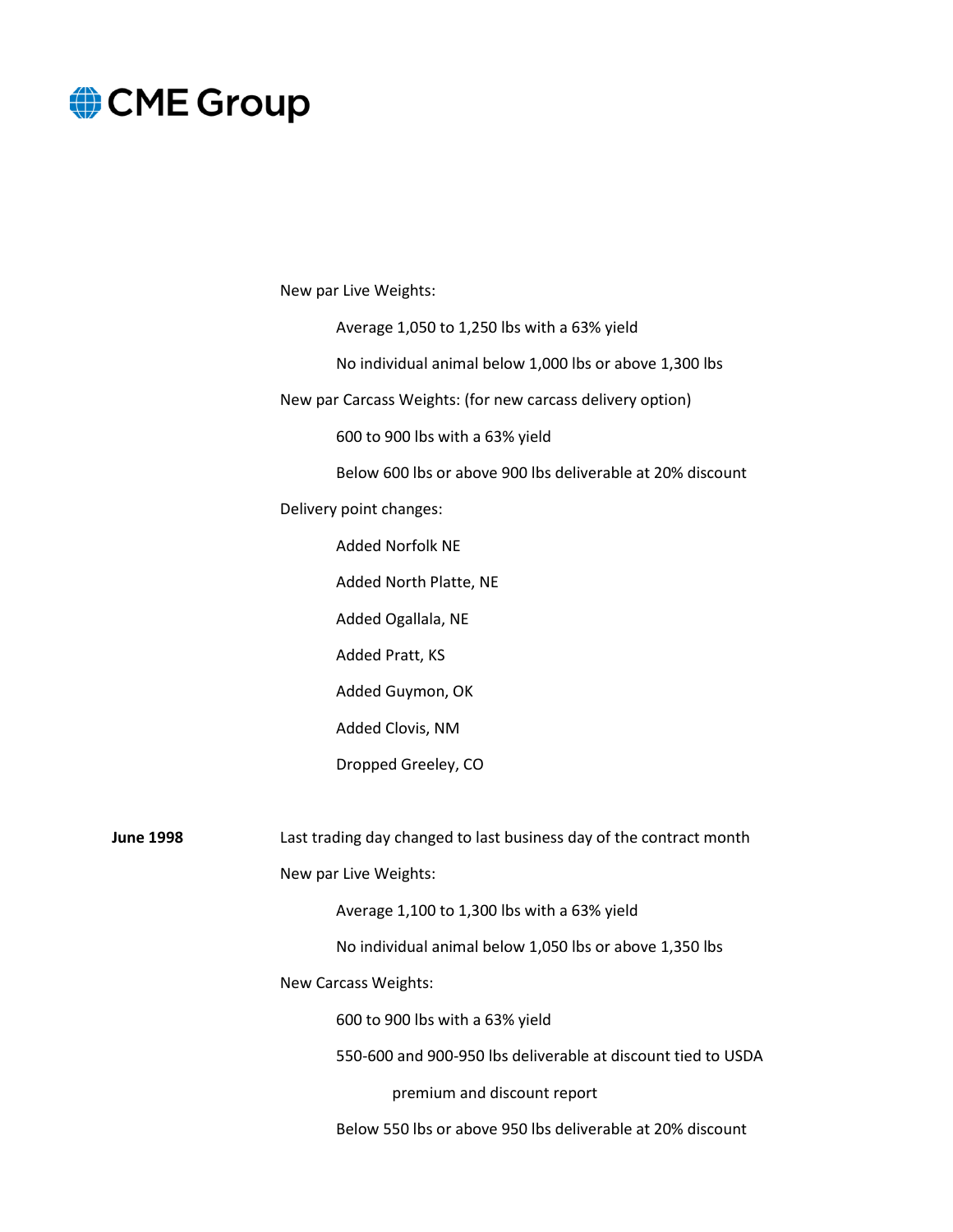

| November 1999     | Delivery point changes:                                                |  |
|-------------------|------------------------------------------------------------------------|--|
|                   | Dropped Omaha, NE                                                      |  |
|                   | Added Columbus, NE                                                     |  |
| February 2001     | Delivery point changes:                                                |  |
|                   | Added Syracuse, KS                                                     |  |
|                   | Added Tulia, TX                                                        |  |
| <b>April 2002</b> | Delivery point changes:                                                |  |
|                   | Dropped Sioux City, IA                                                 |  |
| October 2002      | Delivery point changes:                                                |  |
|                   | Dropped Guymon, OK                                                     |  |
| <b>March 2003</b> | Serial futures listed (Jan, Mar, May, Jul, Sep and Nov)                |  |
| <b>June 2003</b>  | New par Live Weights:                                                  |  |
|                   | Average 1,100 to 1,325 lbs with a 63% yield                            |  |
|                   | No individual animal below 1,050 lbs or above 1,375 lbs                |  |
| October 2003      | Daily Price Limits expandable from \$1.50 to \$3 and then \$5 per cwt. |  |
| December 2003     | New par Live Weights:                                                  |  |
|                   | Average 1,100 to 1,350 lbs with a 63% yield                            |  |
|                   | No individual animal below 1,050 lbs or above 1,400 lbs                |  |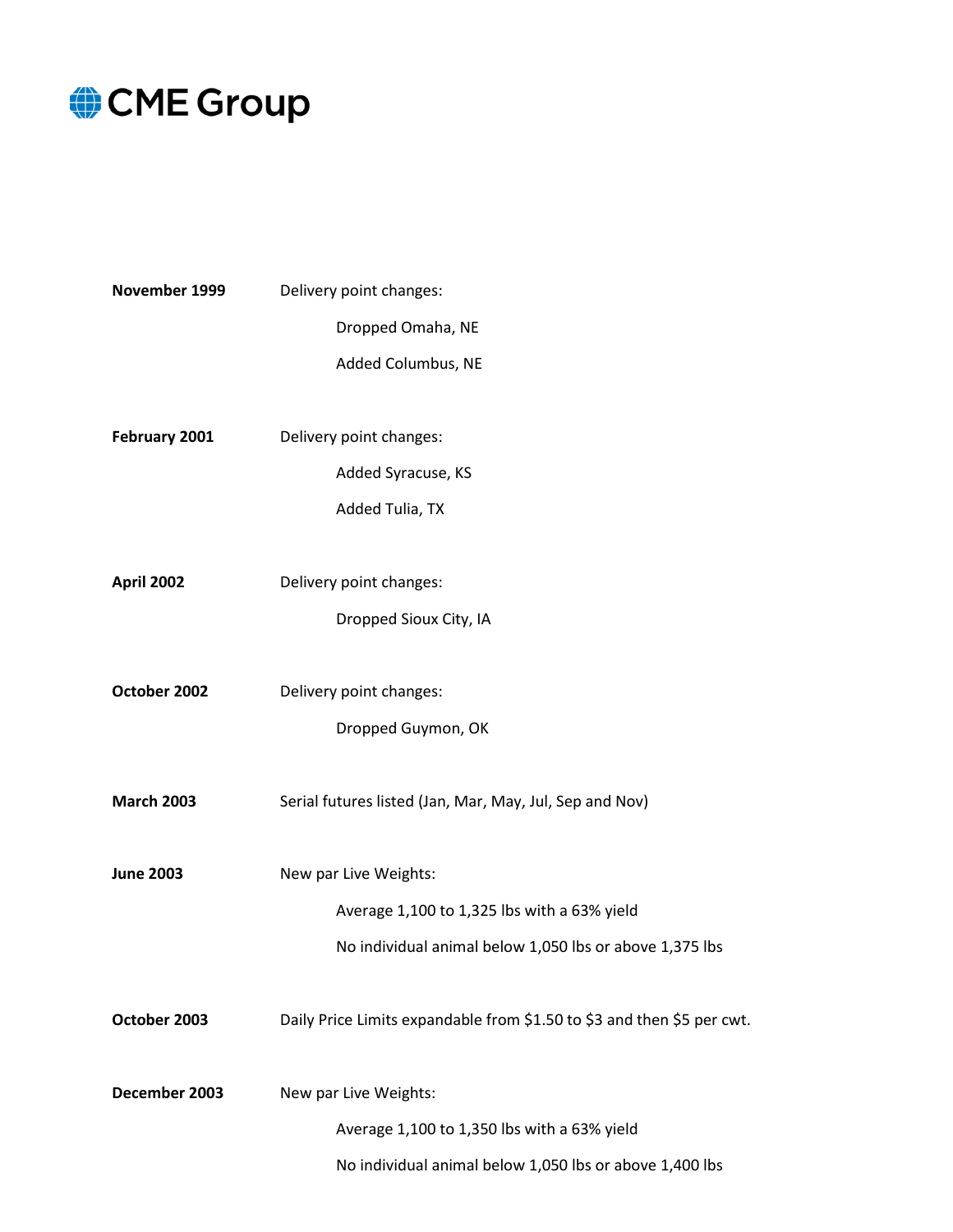

|                   | New Carcass Weights:                                                                                                          |
|-------------------|-------------------------------------------------------------------------------------------------------------------------------|
|                   | 950-1,000 lbs deliverable at discount tied to USDA national premium<br>and discount report                                    |
|                   | Delivery point changes:                                                                                                       |
|                   | Added Guymon, OK                                                                                                              |
|                   | Added Texhoma, OK                                                                                                             |
|                   |                                                                                                                               |
| February 2004     | Daily price Limit of \$3 per cwt                                                                                              |
|                   |                                                                                                                               |
| October 2004      | Premiums & discounts linked to new 5-Area USDA premium & discount report                                                      |
|                   |                                                                                                                               |
| <b>June 2006</b>  | Serial futures delisted                                                                                                       |
| December 2007     | New par Live Weights:                                                                                                         |
|                   |                                                                                                                               |
|                   | Average 1,100 to 1,425 lbs with a 63% yield                                                                                   |
|                   | No individual animal below 1,050 lbs or above 1,475 lbs                                                                       |
| <b>April 2008</b> | Delivery point changes:                                                                                                       |
|                   | Dropped Guymon, OK                                                                                                            |
|                   |                                                                                                                               |
| October 2008      | New par Live Weights:                                                                                                         |
|                   | Eliminated average weight requirements                                                                                        |
|                   | Individual animals between 1,050 lbs and 1,475 lbs deliverable at par                                                         |
|                   | Individual animals between 1,475 lbs and 1,550 lbs deliverable at<br>discount linked to 5-Area USDA premium & discount report |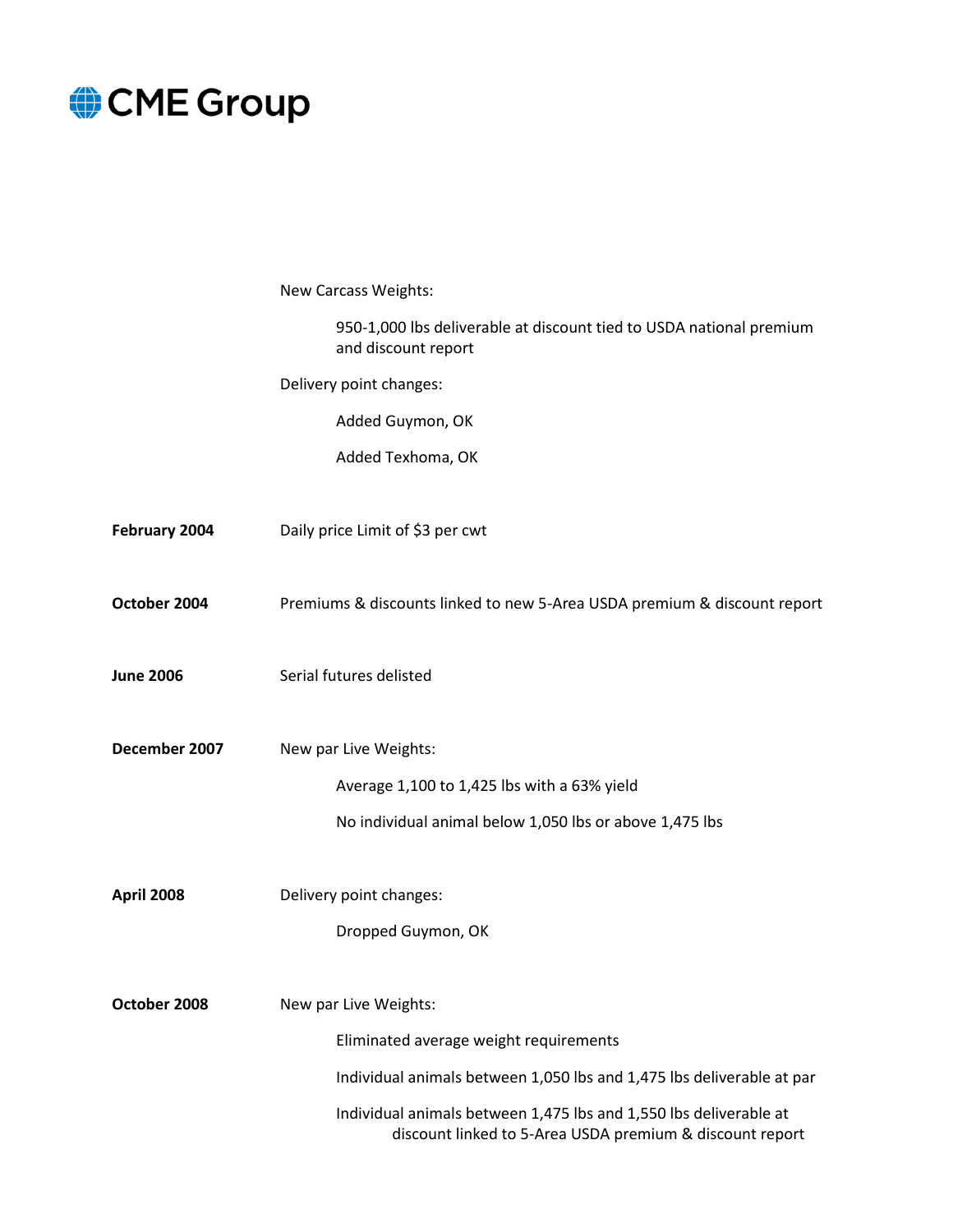| August 2009   | Delivery point changes:                                                                                                           |
|---------------|-----------------------------------------------------------------------------------------------------------------------------------|
|               | Added Wray, CO                                                                                                                    |
|               | Added Worthing, SD                                                                                                                |
|               |                                                                                                                                   |
| October 2011  | New par Live Weights:                                                                                                             |
|               | Individual animals between 1,050 lbs and 1,500 lbs deliverable at par                                                             |
|               | Eliminated 1475-1550 lbs. discount linked to 5-Area USDA premium &<br>discount report                                             |
|               | Increase the distance from 150 miles to 200 miles for determining the<br>corresponding CME-approved slaughter plants:             |
|               | For each live-graded delivery point                                                                                               |
|               | and                                                                                                                               |
|               | For feedlots from which the cattle originate                                                                                      |
|               |                                                                                                                                   |
| August 2014   | Par weight 1050-1500 with discount for 1500-1550 linked to 5-area report                                                          |
|               |                                                                                                                                   |
| August 2015   | Heifers deliverable at 1050-1350 pounds                                                                                           |
|               |                                                                                                                                   |
| December 2014 | Expandable daily price limit of \$4.50/cwt (should either of the two front<br>contract settle at the initial limit of \$3.00/cwt) |
|               |                                                                                                                                   |
| February 2016 | Trading hours amended, ending trading daily at 1:05 p.m.                                                                          |
| November 2016 | Delivery point changes:                                                                                                           |
|               | Dropped Norfolk, NE                                                                                                               |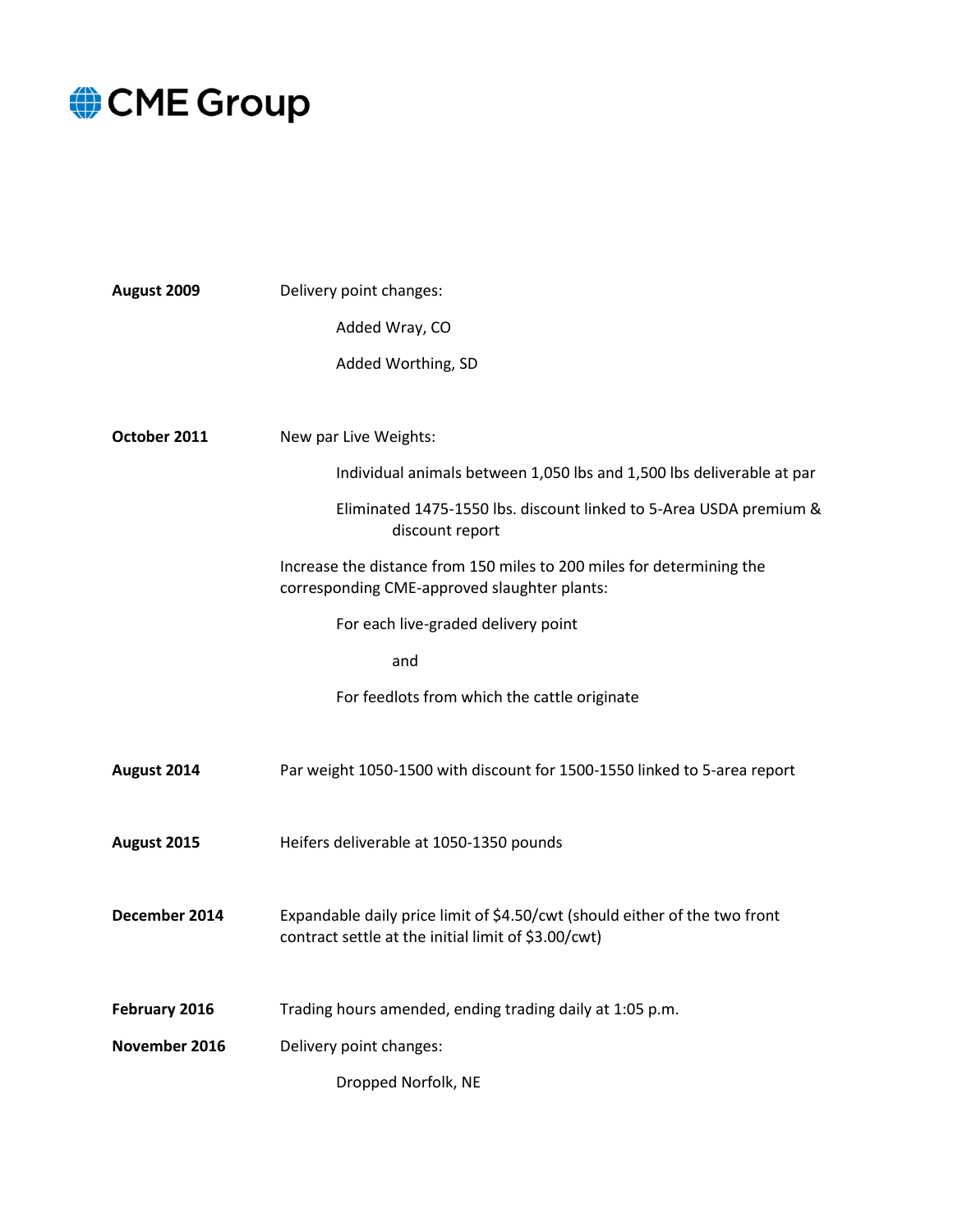| December 2016    | US-origin only cattle are deliverable (following the repeal of beef being covered<br>under COOL which essentially also required US origin only)                                                                                                                                                                                                                                                                                                                                                                                                                         |
|------------------|-------------------------------------------------------------------------------------------------------------------------------------------------------------------------------------------------------------------------------------------------------------------------------------------------------------------------------------------------------------------------------------------------------------------------------------------------------------------------------------------------------------------------------------------------------------------------|
| <b>June 2017</b> | Delivery point changes:                                                                                                                                                                                                                                                                                                                                                                                                                                                                                                                                                 |
|                  | Add Dalhart, TX                                                                                                                                                                                                                                                                                                                                                                                                                                                                                                                                                         |
|                  | Add West Point, NE                                                                                                                                                                                                                                                                                                                                                                                                                                                                                                                                                      |
| <b>July 2017</b> | Delivery point changes:                                                                                                                                                                                                                                                                                                                                                                                                                                                                                                                                                 |
|                  | Add Lexington, NE                                                                                                                                                                                                                                                                                                                                                                                                                                                                                                                                                       |
|                  | Add Kearney, NE                                                                                                                                                                                                                                                                                                                                                                                                                                                                                                                                                         |
| October 2017     | \$1.50/cwt discount on deliveries tendered to Worthing in October contract<br>month                                                                                                                                                                                                                                                                                                                                                                                                                                                                                     |
|                  | Par quality grade of 60% choice and 40% select                                                                                                                                                                                                                                                                                                                                                                                                                                                                                                                          |
| December 2017    | 1. Amend the last day on which a seller may tender a Certificate of Delivery<br>("Last Tender Date") to no later than noon on the Business Day following Last<br>Trade Date ("LTD").                                                                                                                                                                                                                                                                                                                                                                                    |
|                  | 2. For Certificates of Delivery tendered to the Exchange on Last Tender Date,<br>live-graded delivery may occur on Business Days eight through eleven of the<br>succeeding calendar month, inclusive.                                                                                                                                                                                                                                                                                                                                                                   |
|                  | 3. For Certificates of Delivery tendered to the Exchange on Last Tender Date, if<br>the seller is unable to obtain clearance from an approved livestock yard for<br>Business Days eight through eleven of the succeeding calendar month, or if a<br>USDA grader is unavailable for grading at the designated livestock yard for<br>Business Days eight through eleven of the succeeding calendar month, the<br>Exchange may extend the delivery period up to an additional three Business<br>Days (i.e., up to the 14th Business Day of the succeeding calendar month). |
|                  | 4. For Certificates of Delivery tendered to the Exchange on Last Tender Date, if<br>the assigned buyer elects carcass-graded delivery, the slaughter shall take place                                                                                                                                                                                                                                                                                                                                                                                                   |